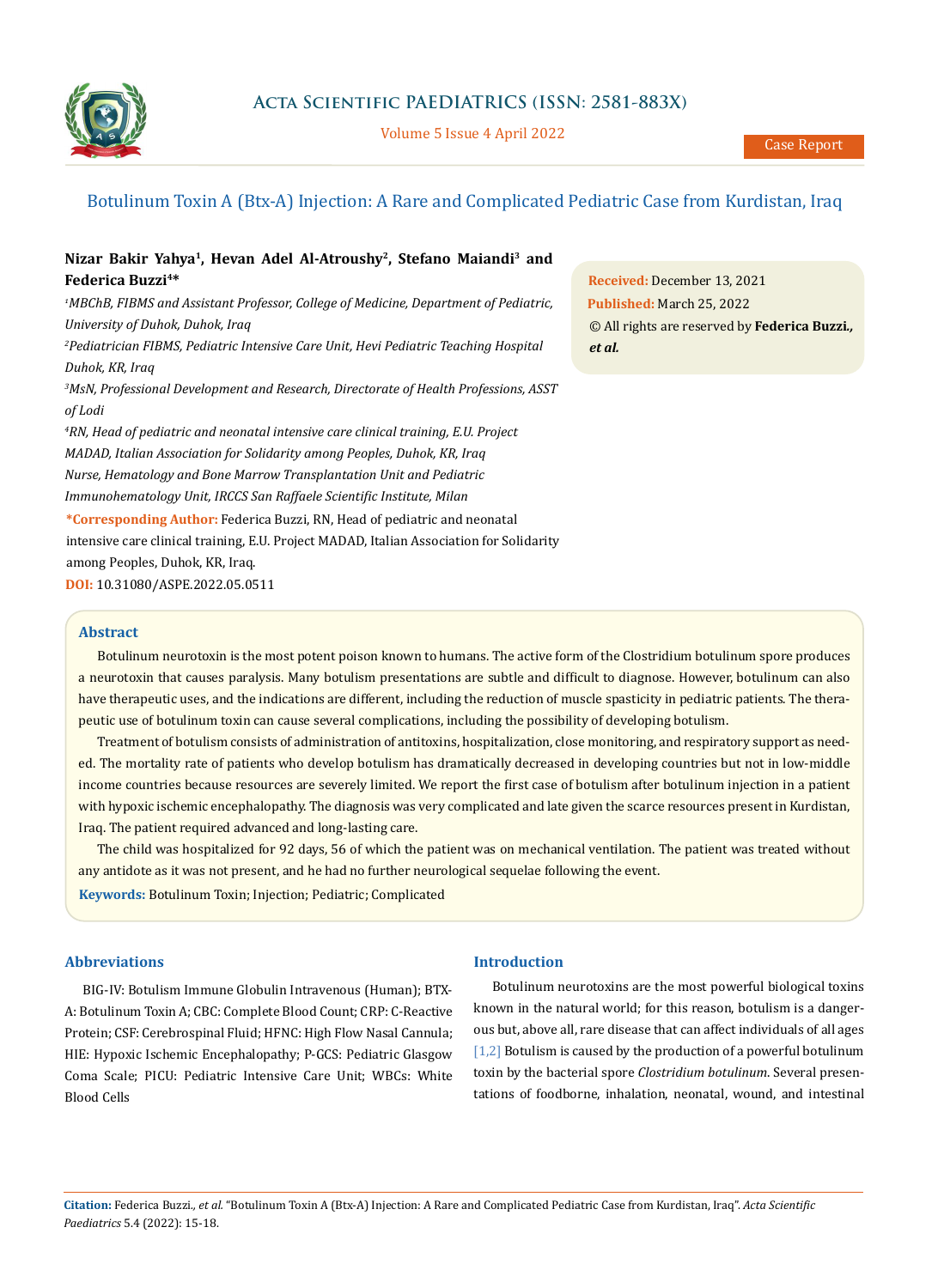colonization of adults and iatrogenic botulism have been described  $[3,4]$  The most common human botulism form is infantile, while all other presentations are rare  $[5]$ . Botulinum neurotoxin is transported through the bloodstream to the presynaptic terminal of motor neurons [6]. Neurotoxins act on the neuromuscular junction, causing dose-dependent muscle paralysis by inhibiting the release of acetylcholine from presynaptic motor neurons [7] The botulinum toxins produced will irreversibly bind to peripheral motor nerve terminals and enter motor neurons, where they inhibit the release of acetylcholine. This inhibition results in the characteristic descending and symmetrical flaccid paralysis [8] The classic presentation of symmetrical descending paralysis is often initially absent in young children with the disease and is often replaced by an ill-defined major disorder, which includes poor nutrition and lethargy [9] Therapeutic contexts for botulinum toxin injection are focal dystonia, spasticity, nondystonic disorders of involuntary muscle activity, strabismus, chronic pain and localized muscle spasm disorders, overactive smooth muscle disorders, cosmetics, salivary sweating, and allergic disorders [10] Since 1993, intramuscular injections of Botulinum Toxin A (BTX-A) have been used to reduce spasticity in individuals with cerebral palsy and, more generally, in children with spasticity due to other causes, such as hypoxic ischemic encephalopathy (HIE). BTX-A reduces spasticity and maintains a favorable range of motion to prevent vicious joint patterns [11,12] However, despite its established safety, postinjection adverse effects may occur very rarely and are sometimes responsible for systemic toxicity due to the spread of the toxin beyond the injection site [13] Symptoms appear within 5 to 10 days after the injection of BTX-A  $[14]$  and initial manifestations include bilateral ptosis, dysphagia, dysarthria, and upper and lower limb weakness, as predicted by the typical descending paralysis characteristic of botulism [15]

#### **Case Description**

A 3-year-old male born premature and known to have HIE was admitted to the emergency room of the Hevi Pediatric Teaching Hospital in Duhok, Iraq, after three days of fever, fatigue, weakness of the left side of the body and loss of appetite. The patient's vital signs were as follows: temperature of 38.0°C; heart rate of 178 beats/min; respiratory rate of 24 breaths/min; blood pressure of 100/60 mmHg; and 97% oxygen saturation in ambient air. On physical examination, the patient was alert, with a Pediatric Glasgow Coma Scale (P-GCS) of 14. Neurological examination revealed diffusely decreased tone with weak deep tendon reflexes, and the muscle power scale score was 3. The complete blood count (CBC) showed an increase in white blood cells (WBCs) and platelets. Electrolytes and liver and kidney function were normal, and the C-reactive protein (CRP) level was high. The cerebrospinal fluid (CSF) evaluation was normal, and the cultures were negative. Three days after admission, the patient was hypotonic and hyporeactive, and for this reason, he was admitted to the semi-intensive care unit. A high-flow nasal cannula (HFNC) was necessary to decrease his oxygen saturation (85% on room air). The possible initial diagnoses were related to sepsis, dehydration and encephalopathy. After 2 weeks of admission, the patient presented with an episode of apnea requiring endotracheal intubation and was transferred to the pediatric intensive care unit (PICU) to initiate mechanical ventilation. The child's neurological condition continued to deteriorate deep tendon reflexes became diffusely absent, the pupils responded slowly to light, and the child had no significant spontaneous movement, with a muscle power scale score of 0. After a more thorough medical history was retrieved by the caregiver, it was learned that the child had received an injection of BTX-A by prescription from the primary care physician as a cure for the patient's HIE. The injections were performed 6 days before admission (100 IU in the right posterior thigh muscle and 100 IU in the left posterior thigh), and several injections were administered in different parts of the muscle. The diagnosis of botulism was made on the basis of the patient's medical history and symptoms. Meropenem, vancomycin and acyclovir were administered intravenously for 15 days. The continued need for mechanical ventilation and the lack of significant clinical improvement resulted in the patient having two cardiac arrests. Pyridostigmine therapy was initiated (supplemental material), after which the patient began to experience significant clinical improvement. The child was able to be extubated on day 56 of admission to the ICU and discharged 92 days after presentation. The child has been followed for 6 months and has had no major persistent consequences; he had a known slightly decreased left-side body muscle tone from his existing HIE, with a muscle power scale score of 4.

#### **Discussion**

This is the first reported case of botulism related to botulinum toxin A (BTX-A) injection in the autonomous region of Kurdistan, Iraq. Furthermore, this is the first reported case of systemic botulism in a patient with HIE [16] This case illustrates the importance of promptly considering the diagnosis by obtaining a thorough medical history and a thorough clinical examination of the patient.

Injecting BTX-A into the upper limb to improve posture and motor function in patients may be one of the therapies used for children with HIE, but this can lead to the rare complication of botulism [17]

Classically, symptoms of botulism include symmetrical descending paralysis, which begins with cranial nerve palsy manifested as ptosis, slow pupillary reflex, and loss of the gag reflex and eventually leads to loss of deep tendon reflexes and respiratory failure

16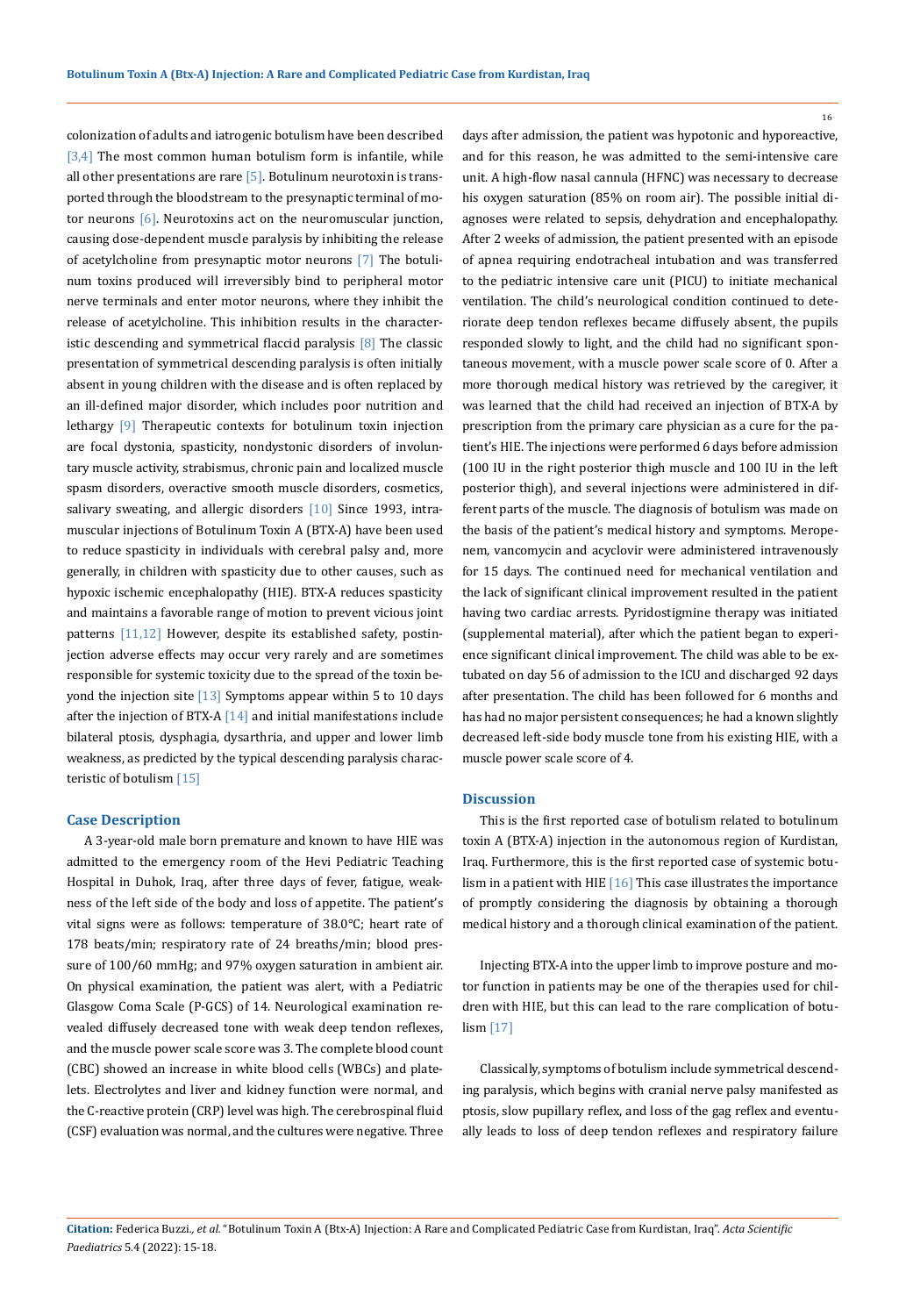over the course of hours or days  $[18]$  The toxin produces local paralysis by blocking the presynaptic release of the neurotransmitter acetylcholine in the neuromuscular junction and thus reduces hyperactivity and spasticity in the muscle [19-21] For this reason, the patient was evaluated with the muscle power scale to understand the capacity of his muscle, which ranged from four to zero, during its maximum criticality. The diagnosis of botulism is based on clinical suspicion, and it can be confirmed by identifying the BOTX-A in the patient's stool or serum or by isolating the toxin-producing BTX-A clostridia in the patient's stool samples. Neither of these options was possible for the patient described in our report, as the tests are not available in all Kurdish territories. Treatment indications are largely based on clinical experience, and there is a lack of established guidelines for the treatment procedure [22].

With early diagnosis and advanced intensive care, children with botulism have very low mortality in developed countries. The most serious complication of botulism is respiratory failure requiring ventilation support, which is required in over 70% of cases. The management of children with botulism revolves around meticulous supportive care, the use of human anti-botulin immunoglobulins, and careful selection of antibiotics. Botulism Immune Globulin Intravenous (BIG-IV) works to neutralize free botulinum toxin; however, it does not immediately improve symptoms. It further prevents toxin binding, resulting in faster clinical improvement [23-26] The patient described in our clinical case was unable to receive BIG-IV, as it is not available throughout Iraq. In addition, particular attention must be paid to the selection of antibiotics for patients with this potential botulism, as particular classes of drugs, such as aminoglycosides, can cause further release of toxins or further prevent the release of acetylcholine [27] As such, managing a botulism patient in a middle-income country is very difficult and complicated due to the limited resources available to healthcare professionals [28] Given the impossibility of using BIG-IV, the use of pyridostigmine was considered for our patient. Pyridostigmine, an acetylcholinesterase inhibitor, prevents the degradation of acetylcholine at the neuromuscular junction. This could explain the child's initial improvement without the administration of antitoxins. Pyridostigmine may play a role in reducing disease severity as an adjunct therapy in the management of botulism [29].

#### **Conclusion**

The neurological recovery of this patient in the hospital was very long and complicated with a prolonged period of assisted mechanical ventilation in the PICU and a hospital stay. For children who require mechanical ventilation, the average duration is 23 days [30] The average hospital stay is 44 days. In general, neurological sequelae are rare. Persistent hypotonia may be present upon discharge from the hospital, but recovery is complete and can be expected with time [31].

### **Bibliography**

- 1. [Jankovic J and Brin MF. "Botulinum toxin: historical perspec](https://pubmed.ncbi.nlm.nih.gov/9826986/)[tive and potential new indications".](https://pubmed.ncbi.nlm.nih.gov/9826986/) *Muscle Nerve Supply* 6 [\(1997\): S129-145.](https://pubmed.ncbi.nlm.nih.gov/9826986/)
- 2. [Jankovic J. "An update on new and unique uses of botulinum](https://pubmed.ncbi.nlm.nih.gov/28888928/)  [toxin in movement disorders".](https://pubmed.ncbi.nlm.nih.gov/28888928/) *Toxicon* 147 (2018): 84-88.
- 3. Anniballi F., *et al*[. "New targets in the search for preventive and](https://pubmed.ncbi.nlm.nih.gov/25089560/)  [therapeutic agents for botulism".](https://pubmed.ncbi.nlm.nih.gov/25089560/) *Expert Review of Anti-infective Therapy* [12.9 \(2014\): 1075-1086.](https://pubmed.ncbi.nlm.nih.gov/25089560/)
- 4. Anniballi F., *et al*[. "Foodborne botulism associated with home](https://pubmed.ncbi.nlm.nih.gov/25857385/)preserved turnip tops in Italy". *[Annali dell'Istituto Superiore di](https://pubmed.ncbi.nlm.nih.gov/25857385/) Sanità* [51.1 \(2015\): 60-61.](https://pubmed.ncbi.nlm.nih.gov/25857385/)
- 5. [Wilkes J. "AAN Updates Guidelines on the Uses of Botulinum](https://pubmed.ncbi.nlm.nih.gov/28145664/)  Neurotoxin". *[American Family Physician](https://pubmed.ncbi.nlm.nih.gov/28145664/)* 95.3 (2017): 198-199.
- 6. [Sobel J and Rao AK. "Making the Best of the Evidence: Toward](https://pubmed.ncbi.nlm.nih.gov/29293933/)  [National Clinical Guidelines for Botulism".](https://pubmed.ncbi.nlm.nih.gov/29293933/) *Clinical Infectious Diseases* [66.1 \(2017\): S1-S3.](https://pubmed.ncbi.nlm.nih.gov/29293933/)
- 7. Martin S-J., *et al*[. "Wound botulism, its neurological manifesta](https://pubmed.ncbi.nlm.nih.gov/28480790/)[tions, treatment and outcomes: A case series from the Glasgow](https://pubmed.ncbi.nlm.nih.gov/28480790/)  outbreak, 2015". *[Scottish Medical Journal](https://pubmed.ncbi.nlm.nih.gov/28480790/)* 62.4 (2017): 136- [141.](https://pubmed.ncbi.nlm.nih.gov/28480790/)
- 8. Opila T., *et al*[. "Trends in Outcomes and Hospitalization Charg](https://pubmed.ncbi.nlm.nih.gov/28041655/)[es of Infant Botulism in the United States: A Comparative Anal](https://pubmed.ncbi.nlm.nih.gov/28041655/)[ysis Between Kids' Inpatient Database and National Inpatient](https://pubmed.ncbi.nlm.nih.gov/28041655/)  Sample". *[Pediatric Neurology](https://pubmed.ncbi.nlm.nih.gov/28041655/)* 67 (2017): 53-58.
- 9. Griese SE., *et al*[. "Pediatric Botulism and Use of Equine Botu](file:///C:/Users/DELL/Desktop/07-02-2022/PDF/ASPE/ASPE-21-CR-172/.)[linum Antitoxin in Children: A Systematic Review".](file:///C:/Users/DELL/Desktop/07-02-2022/PDF/ASPE/ASPE-21-CR-172/.) *Clinical Infectious Diseases* [66.1 \(2017\): S17-S29.](file:///C:/Users/DELL/Desktop/07-02-2022/PDF/ASPE/ASPE-21-CR-172/.)
- 10. Szuch E., *et al*[. "Head drop after botox: Electrodiagnostic evalu](https://pubmed.ncbi.nlm.nih.gov/28273554/)[ation of iatrogenic botulinum toxicity".](https://pubmed.ncbi.nlm.nih.gov/28273554/) *Clinical Neurology and Neurosurgery* [156 \(2017\): 1-3.](https://pubmed.ncbi.nlm.nih.gov/28273554/)

17